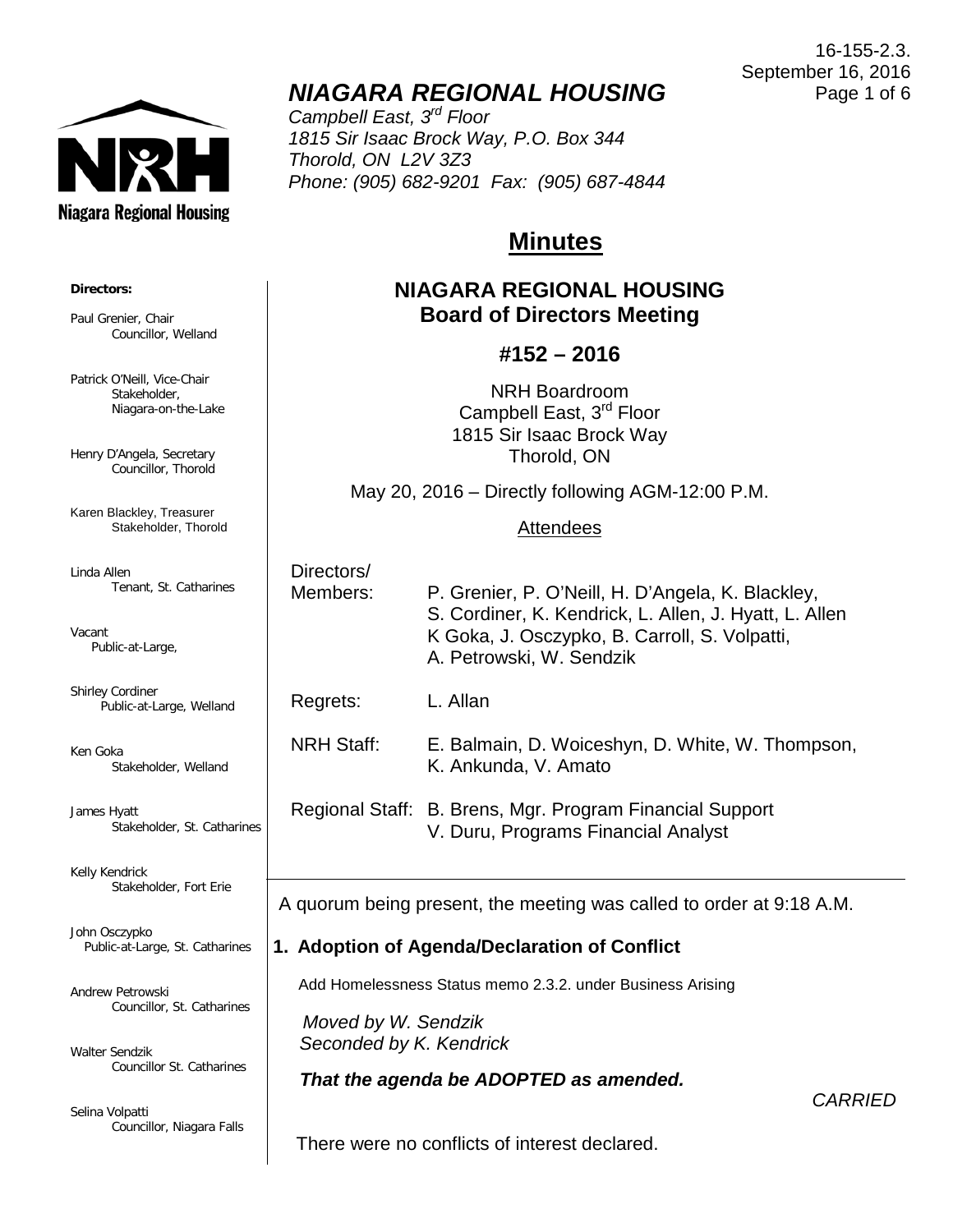### **2. Approval of Minutes**

- 2.1. Minutes of the April 15, 2016 Meeting
- 2.2. Minutes of the April 28, 2016 Special Meeting

*Moved by J. Hyatt Seconded by J. Osczypko*

### *That the minutes of the April 15, 2016 regular meeting and the April 28, 2016 special meeting be ADOPTED.*

*CARRIED*

### **2.3. Business Arising**

2.3.1. Letter from Alistair Davis, CEO Habitat for Humanity Niagara 16-152-2.3.1. (MEMO 7-2016)

The Chair advised that following the April 15<sup>th</sup> Board meeting he met with Alistair Davis; Mr. Davis responded with the letter provided in today's package.

*Moved by S. Volpatti Seconded by A. Petrowski* 

### *That the NRH Board of Directors RECEIVE the letter dated May 13, 2016, from Alistair Davis, CEO, Habitat for Humanity.*

*CARRIED*

The letter was reviewed by the Executive Committee earlier this week; the Executive Committee recommends: *"That section 2 of the resolution in 4.3.a. REVERT back to the original staff recommendation in report 16-151-4.3."*

2.3.1.a. *Moved by A. Petrowski Seconded by W. Sendzik*

### *That the NRH Board of Directors RECONSIDER the Homeownership – IAH-E funding allocation for Habitat for Humanity.*

At least two-thirds of those present having voted in favour of the motion to reconsider; the Chair declared it

*CARRIED.*

A. Petrowski left the meeting at 9:55 A.M.

 $2.3.1.b.$ *Moved by H. D'Angela Seconded by W. Sendzik*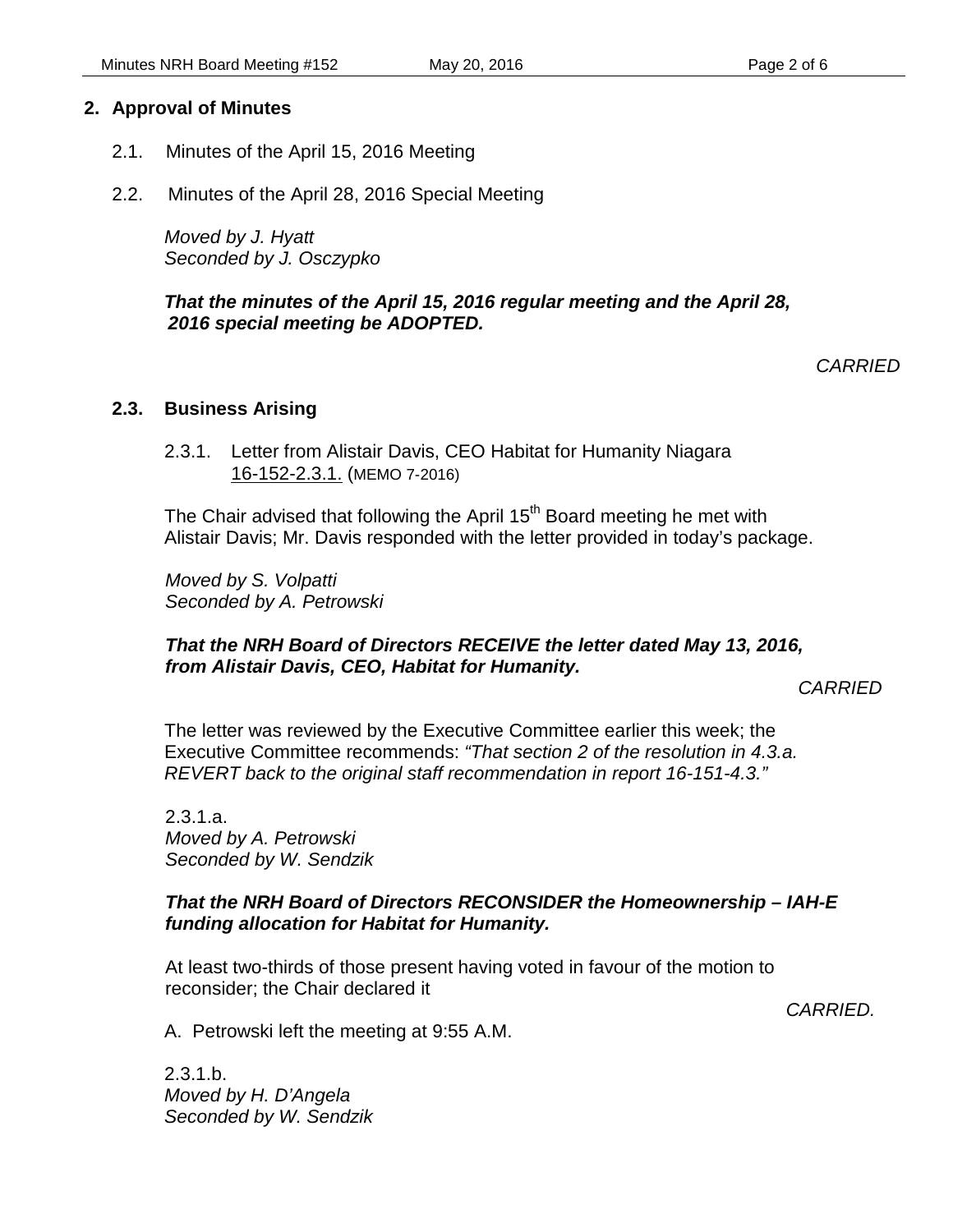*1. That section 2 of the resolution in 4.3.a. REVERTS back to the original staff recommendation in report 16-151-4.3. namely:*

*The NRH Board of Directors REQUIRES that the Habitat for Humanity Homeownership Program adhere to the 5% Fair Market Value limit for down payment loan assistance, consistent with Welcome Home Niagara Homeownership Program.*

*2. That staff be directed to PREPARE a written agreement between NRH and Habitat for the remaining years of the current IAH-E funding program.*

A recorded vote was requested, the Directors voted as follows:

Voting FOR the motion (8): K. Blackley, H. D'Angela, K. Goka, J. Hyatt, K. Kendrick, P. O'Neill, J. Osczypko, W. Sendzik.

Voting AGAINST the motion (2): S. Cordiner, S. Volpatti.

The Chair declared it

# *CARRIED.*

There will be a meeting with Habitat re: terms of agreement.

Action by: P. Grenier

2.3.2. Homelessness Status – Coordinated Access – Centralized Waitlist – 16-152- 2.3.2. (Memo 7-2016)

Distributed at the meeting. Staff was directed to make this part of Strategic Planning/Policy Review and provide homelessness numbers from recent Point-in-Time street check.

Action by: E. Balmain

**3.** Presentation – not scheduled

### **4. Staff Reports**

There were no staff reports.

### **5. New Business**

5.1. Directors with terms expiring September 2016 – Report 16-152-5.1.

With the exception of L. Allan, who was not in attendance, the Chair asked Directors whose terms will expire at the end of September 2016, if they would like to stand for reappointment; all are eligible for reappointment until 2019 or beyond.

With the exception of S. Cordiner, those present indicated they would stand for reappointment; S. Cordiner declined.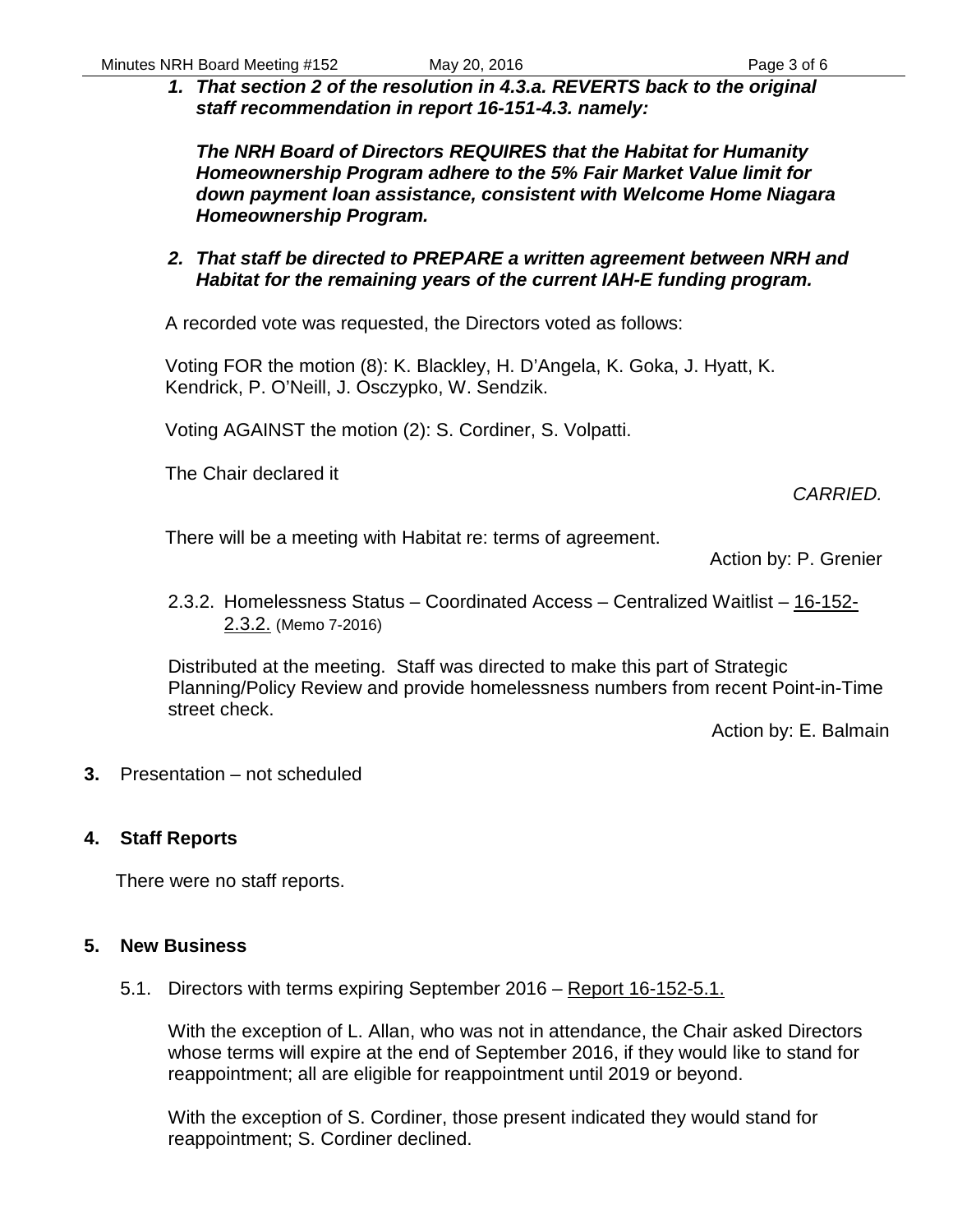*Moved by K. Blackley Seconded by K. Kendrick*

*That the Niagara Regional Housing Board of Directors RECOMMEND to Council extending the terms of Linda Allan, James Hyatt, Kelly Kendrick, Patrick O'Neill and John Osczypko until such time as the Organizational Review has been completed and any changes to the current NRH Corporate Structure are in place, or, until March 30, 2017, whichever comes first.* 

*CARRIED*

#### 6. **Chief Executive Officer's Report**

6.1. Financial Statements – Report 16-152-6.1.

Financial Reporting and Analysis Ltr. from Helen Chamberlain Re: Operating Statement as at March 31, 2016

Financial Statements for the first quarter 2016 were distributed. B. Brens presented the first operating statements from the new financial management system.

*Moved by W. Sendzik Seconded by P. O'Neil*

### *That the Niagara Regional Housing Board of Directors APPROVE the Operating Statement as at March 31, 2016.*

*CARRIED*

6.2. Strategic Planning Session – June 10, 2016

Caren Burt who has facilitated a number of strategic planning sessions in the not-forprofit and financial sectors, has agreed to facilitate the NRH June  $10<sup>th</sup>$  session.

The proposed process for the half fay meeting will identify the current state of the organization including strengths and challenges; what the future state should look like and how the strategic planning process should unfold as a result of this discovery. In order to start the thinking process, participants will be provided with pre-work questions to be completed prior to the meeting.

6.3. Volunteer to replace Barbara Carroll as Co-Chair on the Tender Awards Committee

Volunteers were requested to replace B. Carroll on the Tender Awards Committee; due to time constraints, no one was able to commit.

#### **7. Closed Session** - *10:25 A.M.*

*Moved by W. Sendzik Seconded by J. Hyatt*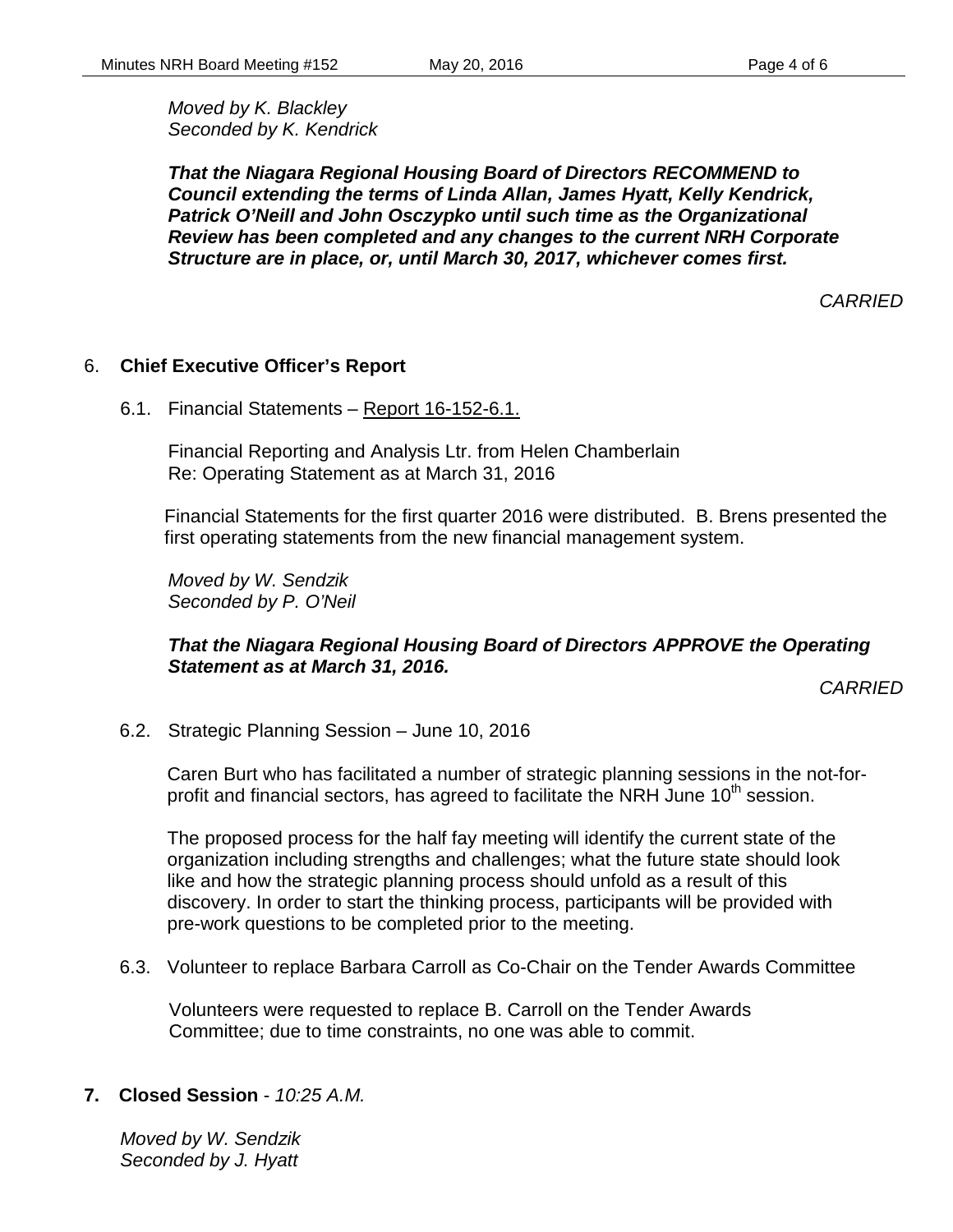### *That the NRH Board of Directors MOVE INTO Closed Session to receive Information of a confidential nature relating to a proposed or pending acquisition or disposition of land by the municipality or local board – Review of Conditional Offer of Purchase.*

7.1. Review of Conditional Offer of Purchase

*7.1. a – 10:35 A.M. Moved by P. O'Neill Seconded by K. Goka*

# *That the NRH Board of Directors RISE with Report.*

*7.1.b Moved by P. O'Neill Seconded by K. Goka*

# *That the NRH Board of Directors direct staff to MOVE FORWARD with direction provided in Closed Session*

*CARRIED*

# **8. Committee/Advisory Group Meeting Minutes**

# 8.1. Executive Committee

Minutes of the March 15, 2016 meeting were provided for information.

*Moved by P. O'Neill Seconded by K. Goka*

*That the NRH Board of Directors RECEIVE the Executive Committee minutes of March 15, 2016 for information.*

**9. For Information**

9.1. Action Items from Previous Meetings – not provided for this meeting

# *Correspondence/Media*

No items

# **10. Other Business**

10.1. Stifling Heat in CE 308

*Moved by H. D'Angela Seconded by K. Kendrick* *CARRIED*

*CARRIED*

*CARRIED*